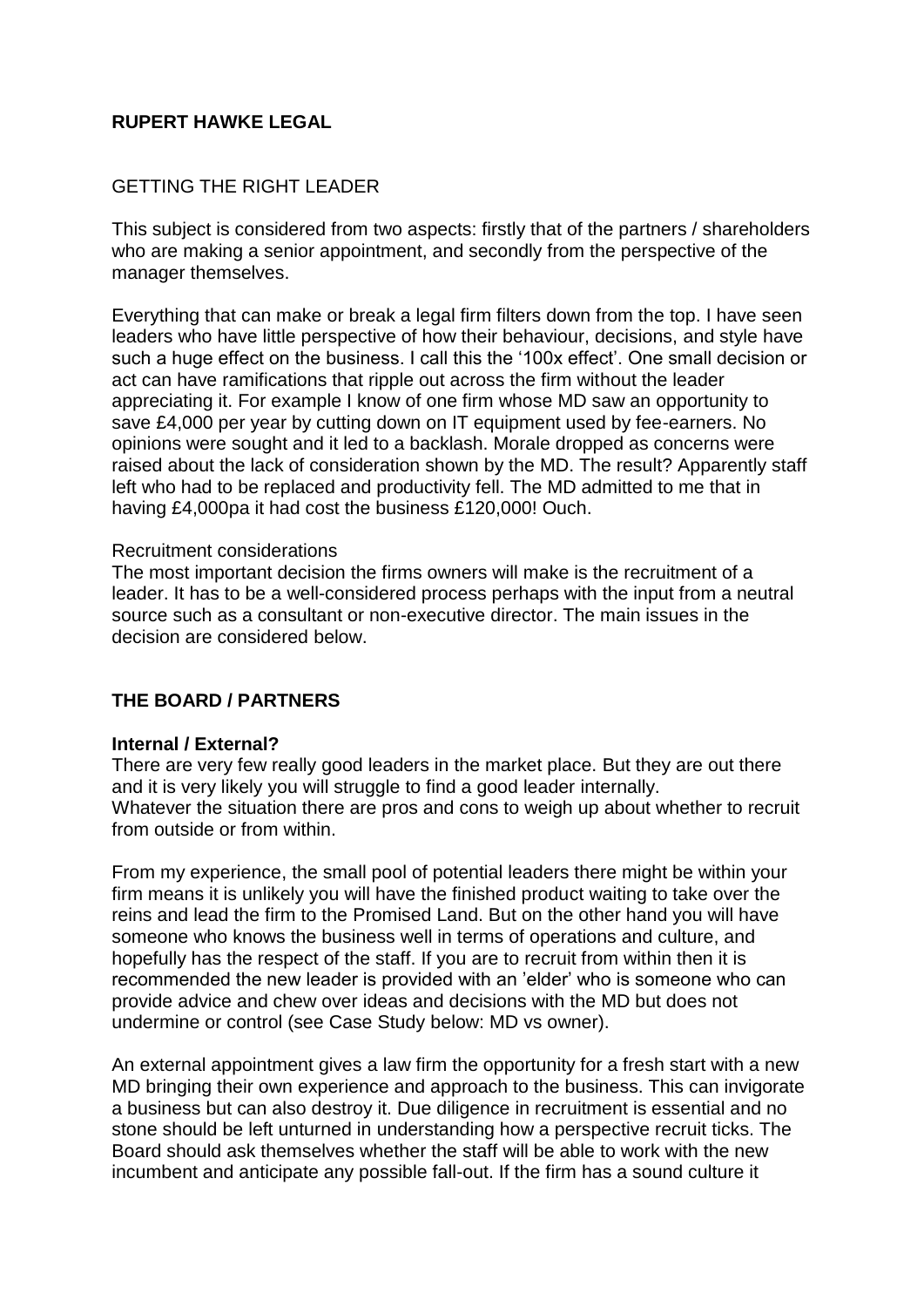should be ascertained that the potential new MD has a personal set of core values that aligns with those of the firm.

## **A balanced leader**

In my experience the best MD's are balanced in their approach. On one hand they promote a culture of consideration and development for the staff but the same time they hold everyone to account – with everyone knowing what is expected of them. The ultimate aim is to deliver the required profit and frankly everything else is a biproduct. But hitting budgets can (and should) be achieved by positive staff management – not a climate of fear (see chapter 8 – taking people with you). The balanced MD is a facilitator – encouraging people to achieve their goals that in turn will deliver the goals of the business.

## **Should your leader be a lawyer?**

Often people have said to me 'lawyers don't make good managers'. This is something of a sweeping statement and not one I necessarily subscribe too. I know lawyers who are excellent managers who I have recruited into senior managerial roles. But most lawyers do shy away from management or if they do take a position try and maintain some fee-earning (often for the understandable reason of becoming de-skilled). They went into the law to be lawyers not managers. It is likely a lot of support and training would be required for some if they have demonstrated the raw materials to lead. Some firms oddly correlate success at fee-earning with being a good manager and then recruit that person into management, lose their fees and find they can't manage. A real lose-lose!

Another concern is that there is a danger lawyers who manage at a senior level might not be balanced enough in terms of approach and have a tendency to over concentrate on quality and non-financial issues. Again this goes back to career path and training and is food for thought.

There is also a cultural problem in more traditional firms that truly astonishes me. This is the practice of having fixed term managing partners who have to do their 'duty' for a few years before handing on 'the dreaded baton' to the next poor soul. Such practices treat the leader's role as an occupational hazard that has to be endured with the incumbent desperate to get back to the comfort of fee-earning work (and perhaps even sneaking in a bit of fee-earning whilst 'on watch'). It's short sighted nonsense that I urge any firm to cease. Let your partners do what they are good at and earn fees and bring in a professional manager in to drive the firm forward. Experience and longevity will then prevail!

# **Change**

It should not be underappreciated as to how destabilising change in leadership can be in a firm if not managed properly. The process is vital and quickly getting the new incumbent among the troops and showing Board support will make a positive difference. My experience is that by taking the time to speak to everyone in an organisation immediately after appointment is a great way to find out what the scene is. The fact you are doing this makes people feel included and they also know you are not the Big Bad Wolf! The new leader should get some easy wins early – make promises to the staff they know can be delivered and then ensure they are!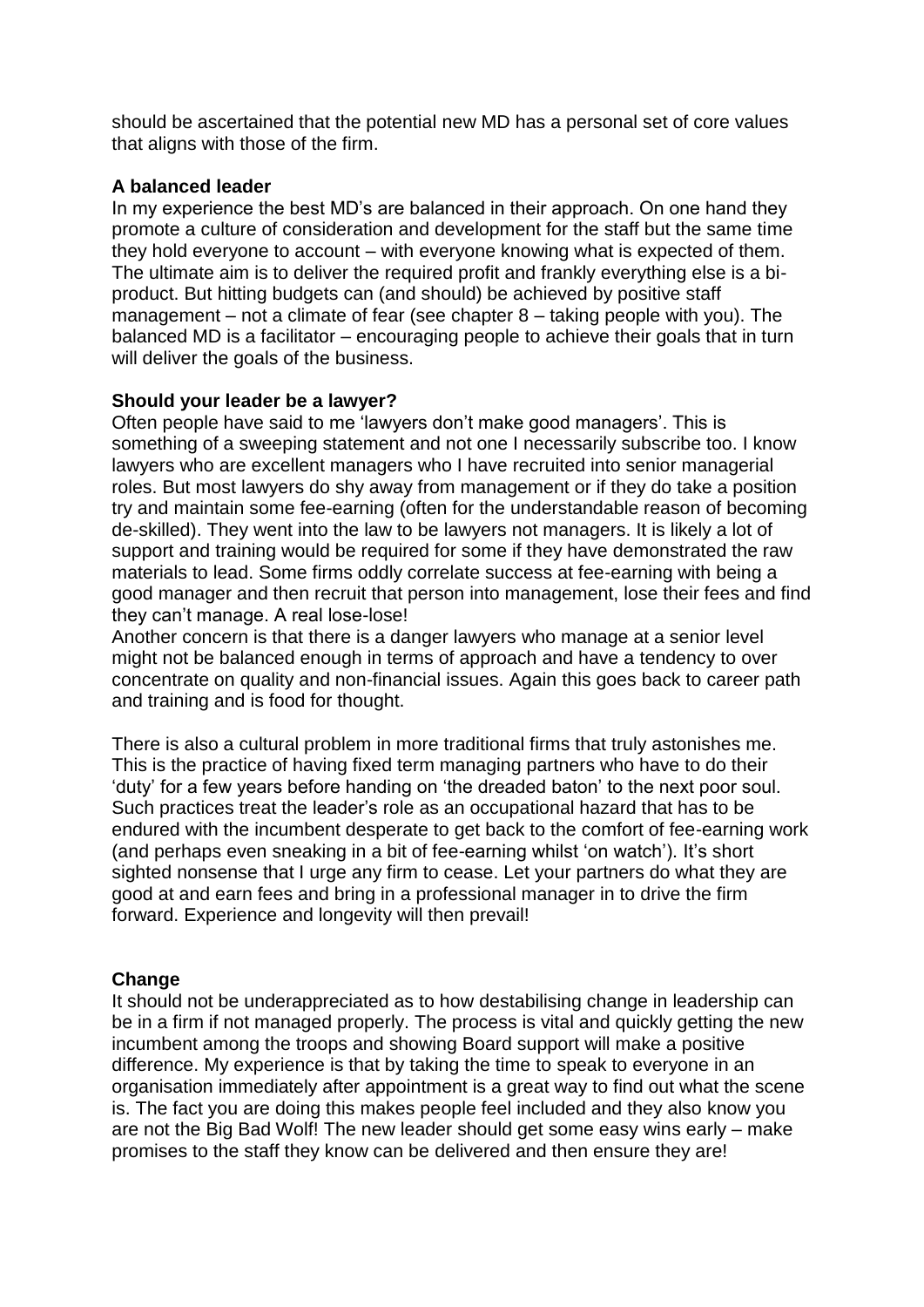#### **Space**

The Board need to give their appointed MD space to find their feet and get established. A considerate Board will provide 100 days for the MD to get to know the firm, identify the challenges, and set the strategy. Once this honeymoon is over the Board needs to hold the MD to account but be supportive too. The phrase I have always encouraged 'We are all on the same side' rings true.

#### **CASE STUDY:**

#### **The Hands On Chairman**

A common danger for a law firm (or any business) is when a founding owner can't let go and insists on full involvement on all decisions and operations despite having people in place to lead for them. It means the firm can be suffocated by a lack of leadership and often withers and dies.

An ex-colleague of mine landed the job of managing director at a mid-size law firm a few years ago. Let's call our subject Peter for the sake of anonymity:

"I had previous experience of management at another law firm" Peter started the interview telling me.

"The role of MD I saw advertised excited me as it was a step up but something I felt I could excel at. The interview went well with the charismatic Chairman telling me he was wanting to take a step back and wanted 'new blood' to drive the business forward. He offered me the job the next day and I accepted."

It was not long before Pete knew he had a problem.

"Within a week I sensed I had made a mistake in joining. Far from stepping back, the Chairman wanted to be involved in everything. He was patently a control freak – insisting on checking all my mail that went out, undertaking all the interviews for potential staff, insisting on meeting with me every other day, and approaching my staff to overturn directions I had given."

"The Chairman was such a powerful and overbearing character the other staff just did what they were told. They were frightened of him. It ended up with me protecting the staff from him and fending him away so they could get on with their jobs. The last straw came when he insisted on seeing all my emails so 'he could add value'. I resigned the next day even though I had no job to go to." To my knowledge the business has now shrunk and is struggling to survive. It's a shame as the staff respected me and I could of really got it moving with the help of the team I had."

This story is not uncommon. Owner founders can be very protective of their 'baby' and hence difficult to work for, particularly in a managerial position. Owners need to learn to trust. Managers need to anticipate any potential issues before taking up a post. Happily Peter's skills were allowed to flourish elsewhere.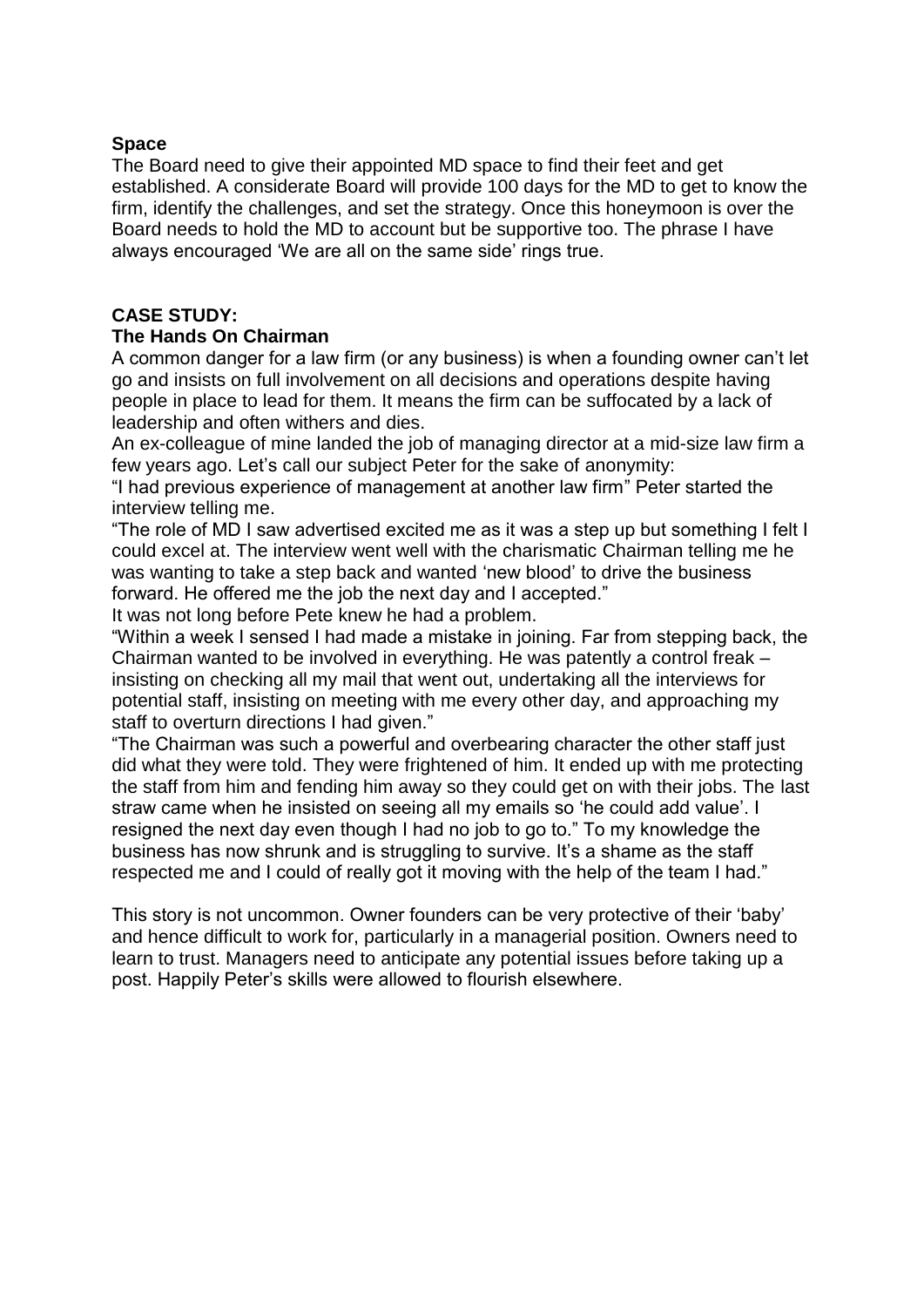# **THE LEADER**

#### **Is the job really you?**

You might have flown up the ladder as a fee-earner at your law firm and demonstrated high quality legal work, ability to attract work, smashed fee targets, and are respected throughout the business. You have come to the attention of the partners who want a leader and think you fit the bill.

But you have to be honest and ask whether the role is 'really you'.

Do you want to turn your back on legal work – something you probably love? What do you know about management, profit, ratios, economies of scale etc? It's a different world!

Do you have the skill set to lead a business? Forget the fact it's the legal game – a business is a business.

How will you cope with the inevitable change in the current relationship with your colleagues?

Have you the strength to make the tough decisions? Is this good bye to my 'legal' career?

It's critical to be honest with yourself at this point. As previously discussed a good lawyer does not automatically mean a great manager.

Be honest with yourself but if you truly believe and want it then go for it.

#### **Do you understand what the job really is?**

The role is wide ranging and my recommendation is it should be light touch on the tiller – setting the course whilst guiding, advising, and mentoring those around you to deliver as required. You set the strategy and then ensure you are a facilitator – helping those around you achieve. The areas to overview are wide ranging – finance, marketing, compliance, quality, HR etc. Your job is to pick the team and play people in their positions of strength – and constantly having your hand on the tiller having set the destination (the strategy and vision).

Some new leaders fail to grasp this. They get dragged into operational matters and are unable to see the bigger picture. They don't understand that everything is ultimately their responsibility. They don't grasp how they are in a position to influence culture. They might not have a plan.

Before becoming a leader it is critical to know the ropes and keeping it simple and high level is probably the best advice.